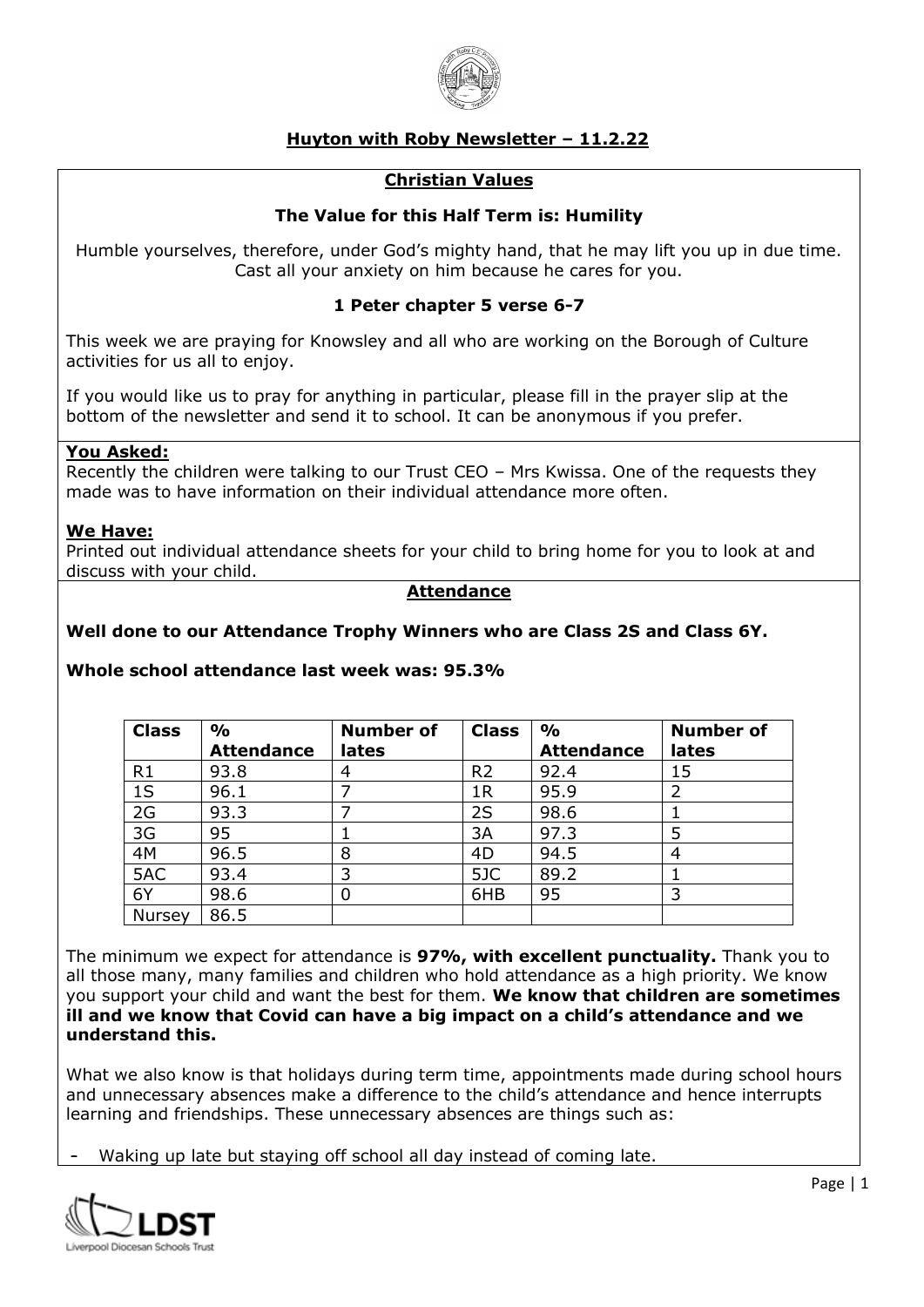- Attending a medical appointment in the morning, but not coming back to school afterwards.
- Attending a medial appointment in the afternoon but not coming into school for the morning session.
- Feeling unwell in the morning, feeling better by lunchtime, but not coming to school.
- Taking a Friday off when going away or the weekend 'to miss the traffic'.
- A late night leading to tiredness and absence the whole of the next day.
- Not attending if they have not completed homework and know they are missing some play time to complete the work.

| <b>Club</b>          | Day / Time                            | <b>Year Group</b> | <b>Staff Contact</b> |
|----------------------|---------------------------------------|-------------------|----------------------|
| Wellbeing / Art Club | Monday until 4.00pm                   | 3,4,5,6           | Miss Coppell         |
| <b>KS2 Choir</b>     | Thursday until<br>4.00pm              | 3,4,5,6           | Mrs Collins          |
| Guitar               | Friday afternoons.                    | 3,4,5,6           | Mrs Collins          |
| Violin               | Wednesday 2.00-<br>3.00 <sub>pm</sub> | 4&5               | Mrs Collins          |
| Multi-Sports         | Thursday until<br>4.00pm              | 4                 | Mrs Stephenson       |
| Multi-Sports         | Wednesday until<br>4.00pm             | 3                 | Mrs Stephenson       |
| <b>Multi-Sports</b>  | Tuesday until 4.00pm                  | 6                 | Mrs Stephenson       |

### **Enrichment Clubs**

## **Mobile Phones**

Ideally, we would prefer that children did not bring mobile phones into school. However, we do recognise that if your child walks home on tier own, you may wish for them to have a phone with them. In order to facilitate this, we ask that you make the arrangement for this with your child's teacher. The phone must be handed in to the teacher at the start of the day and will be returned at the end of the day. Before you arrange for your child to bring their phone to school, please ensure that they know they are not allowed to use the phone on the school groups, including the field or playground at the end of the day.

Please note, if your child uses their phone inappropriately, we may withdraw the arrangement and they will not be allowed to bring a phone to school.

## **Picture News**

Our Picture News question this week has been: Should everyone using our roads learn the Highway Code? We discussed what we already know about the Highway Code and shared our thoughts on using the roads safely. See our website for the accompanying take-home sheet.

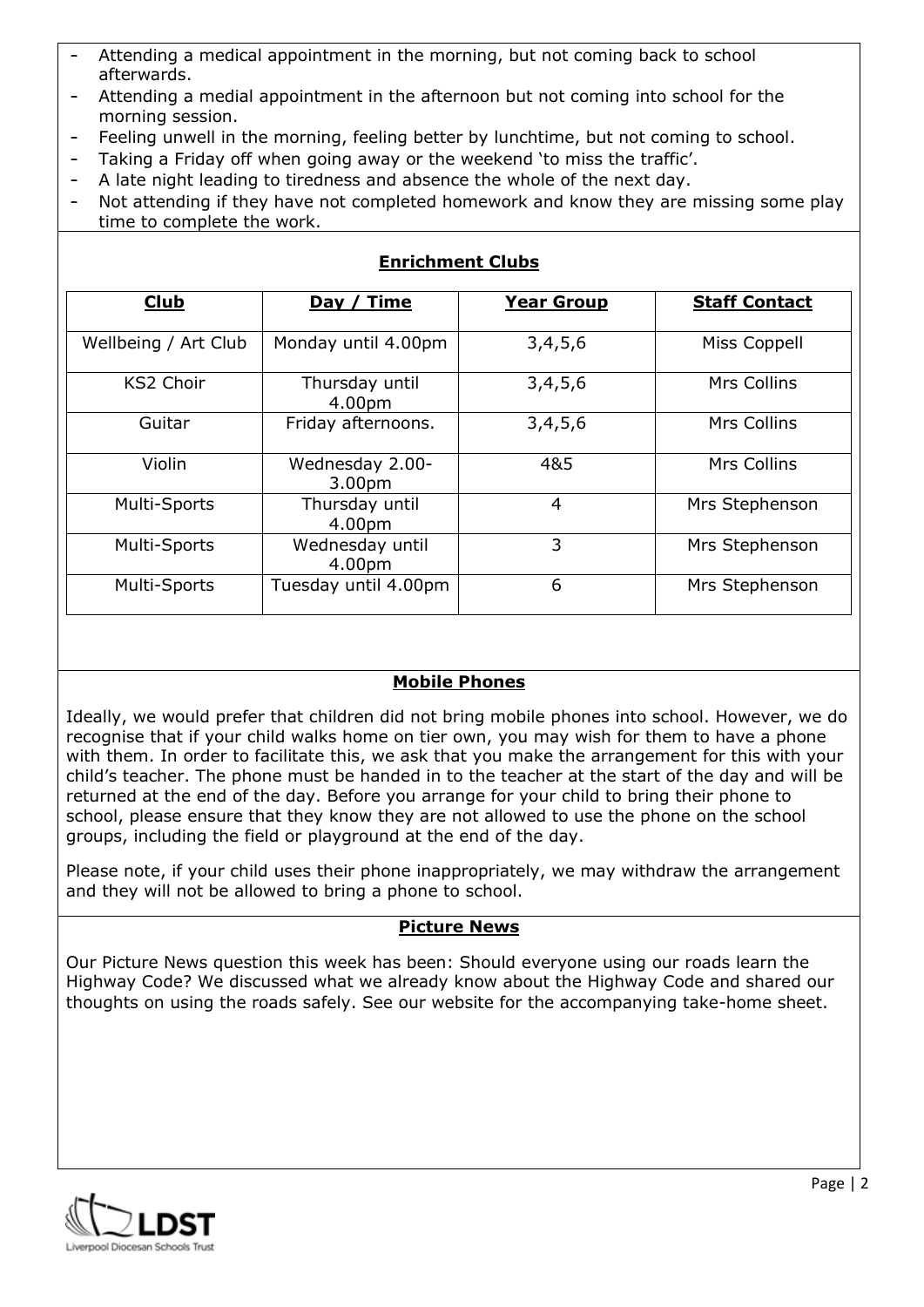|            |                                                                                                                                                                                                      | <b>Two choice menu</b>                                                                                                                                                                                |                                                                                                                                                                                         |                                                                                                                                                                                         |                                                                                                                                                                                      |  |
|------------|------------------------------------------------------------------------------------------------------------------------------------------------------------------------------------------------------|-------------------------------------------------------------------------------------------------------------------------------------------------------------------------------------------------------|-----------------------------------------------------------------------------------------------------------------------------------------------------------------------------------------|-----------------------------------------------------------------------------------------------------------------------------------------------------------------------------------------|--------------------------------------------------------------------------------------------------------------------------------------------------------------------------------------|--|
|            | <b>Monday</b>                                                                                                                                                                                        | <b>Tuesday</b>                                                                                                                                                                                        | <b>Wednesday</b>                                                                                                                                                                        | <b>Thursday</b>                                                                                                                                                                         | Friday                                                                                                                                                                               |  |
| Week one   | Cheese and chorizo pizza with<br>wedges and spaghetti hoops<br>Cheese / tuna / beans / coleslaw<br>jacket potato<br>Cookie & Milkshake<br>Yoghurt - selection of flavours<br>Fruit                   | Scouse with crusty bread and red<br>cabbage or beetroot<br>Knorr Cream of Chicken<br>Tuna / cheese / ham / egg / filled roll<br>Fruit Sponge & Custard<br>Yoghurt - selection of flavours<br>Fruit    | Meatballs in tomato sauce<br>with pasta<br>Cheese / tuna / beans / coleslaw<br>jacket potato<br><b>Butterfly Cake</b><br>Yoghurt - selection of flavours<br>Fruit                       | Roast beef, roast potatoes, carrots,<br>Yorkshire pudding and gravy<br>Leek & Potato<br>Tuna / cheese / ham / egg / panini<br>Jelly & Fruit<br>Yoghurt - selection of flavours<br>Fruit | Fish fingers, chips & peas<br>(mushy or garden)<br>Cheese / tuna / beans / coleslaw<br>jacket potato<br><b>Fruit Flapjack</b><br>Yoghurt - selection of flavours<br>Fruit            |  |
|            | Contains: Milk, wheat, cereals containing<br>gluten, fish, mustard, eggs                                                                                                                             |                                                                                                                                                                                                       |                                                                                                                                                                                         |                                                                                                                                                                                         |                                                                                                                                                                                      |  |
| Week two   | Chicken burger on a diddi roll<br>with crisscuts and beans<br>Cheese / tuna / beans / coleslaw<br>jacket potato<br>Chocolate Mousse Break<br>with banana<br>Yoghurt - selection of flavours<br>Fruit | Spaghetti bolognaise & garlic bread<br>Tomato & Basil<br>Tuna / cheese / ham / egg / filled roll<br>Pip Organic Frozen Smoothies<br>Yoghurt - selection of flavours<br>Fruit                          | Chicken Korma with rice<br>Cheese / tuna / beans / coleslaw<br>jacket potato<br><b>Brownie</b><br>Yoghurt - selection of flavours<br>Fruit                                              | Roast pork, mash, carrots,<br>peas & gravy<br>Knorr Cream of Chicken<br>Tuna / cheese / ham / egg / panini<br>Jelly & Fruit<br>Yoghurt - selection of flavours<br>Fruit                 | Harry Ramsden's fish fillet, chips<br>& peas (mushy or garden)<br>Cheese / tuna / beans / coleslaw<br>jacket potato<br>Crumble & custard<br>Yoghurt - selection of flavours<br>Fruit |  |
|            |                                                                                                                                                                                                      |                                                                                                                                                                                                       |                                                                                                                                                                                         |                                                                                                                                                                                         |                                                                                                                                                                                      |  |
| Week three | Salmon fish fingers, sweet potato<br>mash & beans<br>Cheese / tuna / beans / coleslaw<br>jacket potato<br>Pip Organic Frozen Smoothies<br>Yoghurt - selection of flavours<br>Fruit                   | All day breakfast - scrambled egg,<br>bacon, sausage, hash brown<br>and beans<br>Leek & Potato<br>Tuna / cheese / ham / egg / filled roll<br>Fruit muffin<br>Yoghurt - selection of flavours<br>Fruit | Lasagne with garlic bread<br>and salad<br>Cheese / tuna / beans / coleslaw<br>jacket potato<br>Strawberry Mousse Break with<br>strawberries<br>Yoghurt - selection of flavours<br>Fruit | Roast chicken, mash, stuffing,<br>carrot, broccoli & gravy<br>Tomato & Basil<br>Tuna / cheese / ham / egg / panini<br>Cookie<br>Yoghurt - selection of flavours<br>Fruit                | Harry Ramsden's fish fillet, chips<br>& peas (mushy or garden)<br>Cheese / tuna / beans / coleslaw<br>jacket potato<br>Frozen Yoghurt<br>Yoghurt - selection of flavours<br>Fruit    |  |
|            |                                                                                                                                                                                                      |                                                                                                                                                                                                       |                                                                                                                                                                                         |                                                                                                                                                                                         |                                                                                                                                                                                      |  |

**School Meals Menu until March 2022**

## **Surveys**

It's survey time again. We really value your views and feedback. It helps us ensure we are doing our best and meeting the needs of our children as well as we can. Your child will be bringing a survey home. Please complete these and send them back to us by Friday 18<sup>th</sup> February so that we can collate them, analyse them and make plans for the future.

# **Term Dates Term Dates and Holiday Dates**

# **2021/2022**

**Autumn term 2021** 1st September 2021 – 22nd October 2021 *Half term: Monday 25 October – Friday 29 October* 1st November 2021 – 22nd December 2021

## **Spring term 2022**

5th January 2022 – 18th February 2022 *Half term: Monday 21 February – Friday 25 February* 28th February 2022 – 8th April 2022